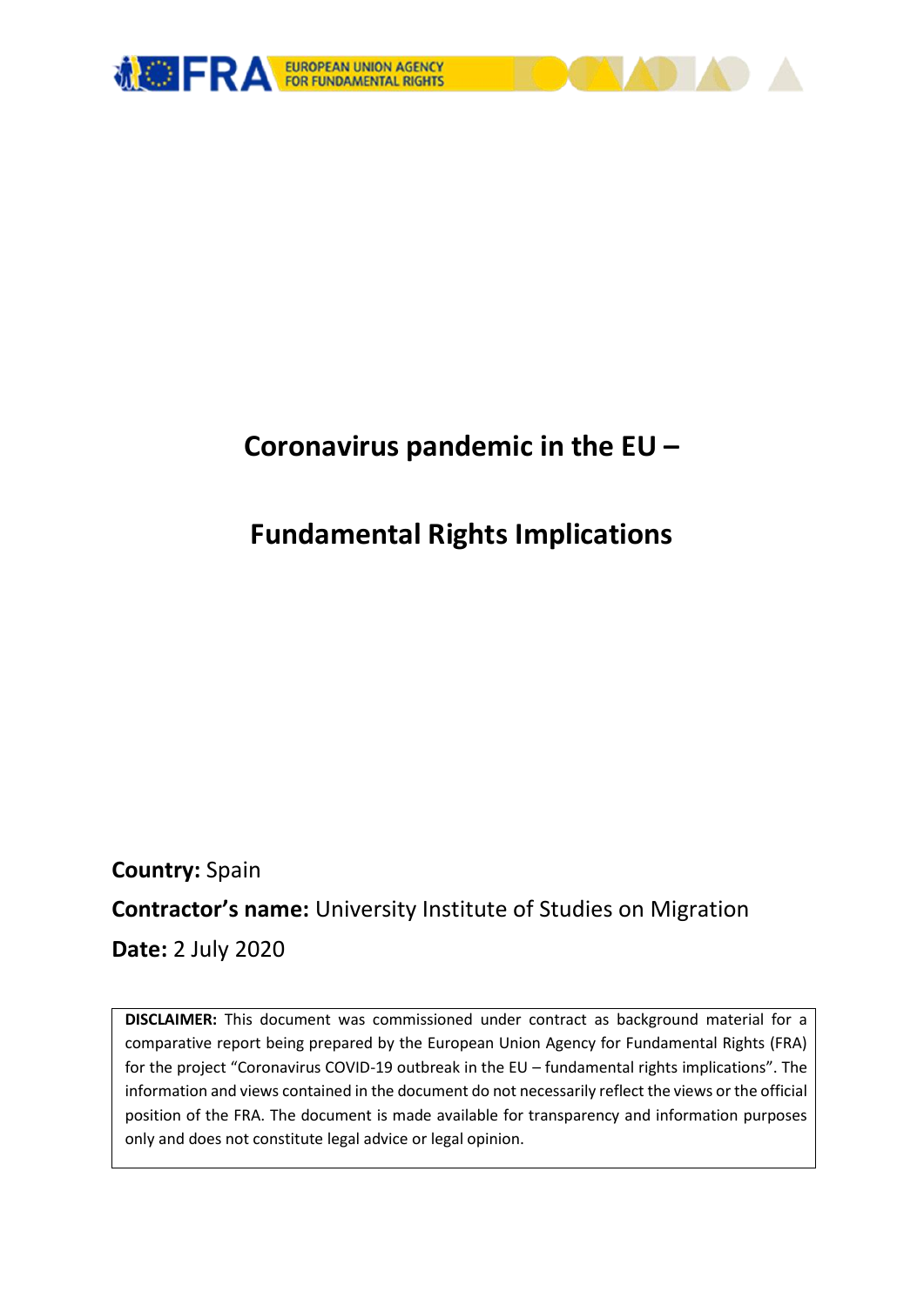# **1 Measures taken by government/public authorities**

### **1.1 Emergency laws/states of emergency**

The state of alarm for the management of the health crisis situation caused by COVID-19, declared on 14 March 2020 by Royal Decree  $463/2020<sup>1</sup>$ , was extended for the sixth and last time on 5 June 2020, by means of Royal Decree 555/2020<sup>2</sup>.

Pursuant to Article 2 this Royal Decree, on 21 June 2020 the state of alarm ended and the entire country entered the so-called "new normality" post COVID-19.

The so-called "new normality" is the period in which the whole country entered after the state of alarm has ended and will remain in place until the government considers the health crisis caused by the coronavirus to be over, when it has been "definitively defeated" with an effective vaccine or therapy.

The expiration of the state of alarm implies the lifting of extraordinary containment measures, including those restricting freedom of movement. For this reason, the Spanish Government has been adopting a series of urgent measures of prevention, containment and coordination, which will allow the pandemic to continue to be handled and controlled until the health crisis situation officially ends.

Among the rules governing the "new normality", the following stand out:

1

- Royal Decree Law 21/2020 of 9 June on urgent measures for prevention, containment and coordination to deal with the health crisis caused by COVID-19<sup>3</sup>; and

- Royal Decree-Law 23/2020 of 23 June, approving measures in the field of energy and other areas for economic recovery<sup>4</sup>.

Among the prevention and hygiene measures established by Royal Decree Law 21/2020, the mandatory use of masks stands out, as set forth in Article 6(1), by virtue of which, with the legally established exceptions, persons aged six years and over are bound to wear masks on the public street, on all means of public transport, in outdoor spaces and in any enclosed space for public use or which is open to the public, provided that it is not possible to guarantee the maintenance of an interpersonal safety distance of at least 1.5 metres. In accordance with Article 31(2) of this decree, non-compliance with the obligation to wear a mask will be considered a minor infraction and will be sanctioned with a fine of up to 100 euros.

In addition, this same decree sets forth prevention and hygiene measures that must be taken in each of the areas and sectors of activity.

<sup>&</sup>lt;sup>1</sup> Spain, Royal Decree 463/2020 declaring the state of alarm for the management of the health crisis situation caused by COVID-19 (*Real Decreto 463/2020 por el que se declara el estado de alarma para la gestión de la situación de crisis sanitaria ocasionada por el COVID-19*), 14 March 2020.

<sup>2</sup> Spain, Royal Decree 555/2020 extending the state of alarm (*Real Decreto 555/2020 por el que se prorroga el estado de alarma*), 5 June 2020.

<sup>3</sup> Spain, Royal Decree Law 21/2020 on urgent measures to deal with the health crisis caused by COVID-19 (*Real Decreto-ley 21/2020 de medidas urgentes para hacer frente a la crisis sanitaria ocasionada por el COVID-19*), 9 June 2020.

<sup>4</sup> Spain, Royal Decree-Law 23/2020 on measures for economic recovery (*Real Decreto-ley 23/2020 de medidas para la reactivación económica*), 23 June 2020.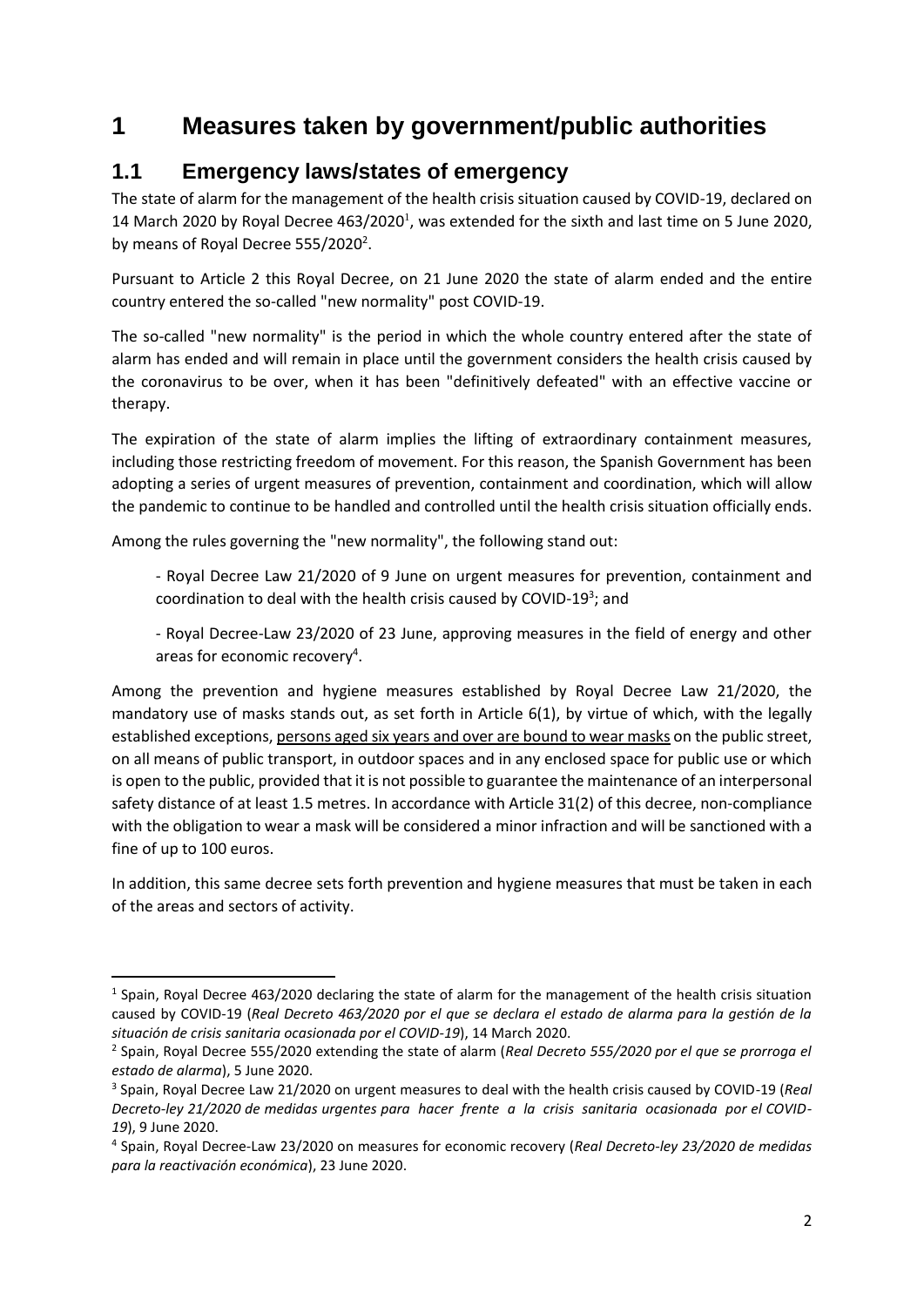In turn, the sixth additional provision of Royal Decree Law 23/2020 states that the Ministry of Health shall determine the necessary health controls to which passengers arriving in Spain by air or sea must be subjected and the scope of such controls, and shall be responsible for their execution. These health checks may include taking the temperature, a documentary check and a visual check on the passenger's condition. Therefore, all travellers arriving in Spain, regardless of nationality or origin, must pass a visual check, temperature measurement and fill in a document.

In its decision of 30 April 2020<sup>5</sup>, the Constitutional Court rejected the appeal for protection lodged by the *Central Unitaria de Trabajadores* against the ruling of the Galician High Court of Justice that rejected its request for a demonstration in Vigo on 1 May. It was a march to be held in the city by car, with only one person per vehicle. The High Court considered that the circumstances that would allow the exercise of the right of assembly due to the pandemic situation did not exist. The relationship between the right to life and the right to assembly requires a weighting by which, in the absence of guarantees of security in a situation of maximum contagion, the former right must prevail.

Meanwhile, according to the media, the wave of anti-racist demonstrations provoked by the death of George Floyd also reached Spain. The administrative authorities authorised the demonstrations that took place in Madrid and Barcelona on 7 June 2020, each of which brought together some 3,000 people<sup>6</sup>.

### **1.2 Measures affecting the general population**

#### **1.2.1 Social distancing**

**.** 

The period from 1 to 20 June passed between measures that the "De-escalation Plan" established for Phases 2 and 3, which have meant a gradual lifting of the social distancing measures initially imposed.

For instance, in both phases, during social contacts with non-cohabiting third parties and especially with people from groups considered vulnerable, the safety and hygiene measures established by the health authorities should be respected: minimum safety distance of two metres, alternative physical protection measures if this was not possible, hand hygiene and respiratory etiquette.

Wakes could be held with a maximum limit of 50 people (25 in Phase 2) in outdoor spaces or 25 people (15 in Phase 2) in indoor spaces, regardless of whether they are cohabitants. The entourage for the farewell of the deceased was restricted to a maximum of 50 people (25 in Phase 2) and always respecting the measures of distance and hygiene.

Attendance at places of worship was permitted as long as it did not exceed 75% of the capacity (50% in Phase 2). The safety distance should be maintained and, in any case, a maximum of 150 people in open spaces or 75 people in closed spaces. The maximum capacity should be published in a visible place of the space intended for worship.

Wedding ceremonies could be held in all types of installations either in open or closed spaces, as long as they do not exceed 75% of their capacity (50% in Phase 2), and in any case a maximum of 150 people (100 in Phase 2) in open spaces or 75 people (50 in Phase 2) in closed spaces.

<sup>5</sup> Spain, Constitutional Court, Decision (*AUTO*) 40/2020 of 30 April (ECLI:EN:TC:2020:40A).

<sup>6</sup> 'Miles de personas marchan contra el racismo en Madrid y Barcelona tras la muerte de George Floyd', *La Vanguardia*, 7 June 2020.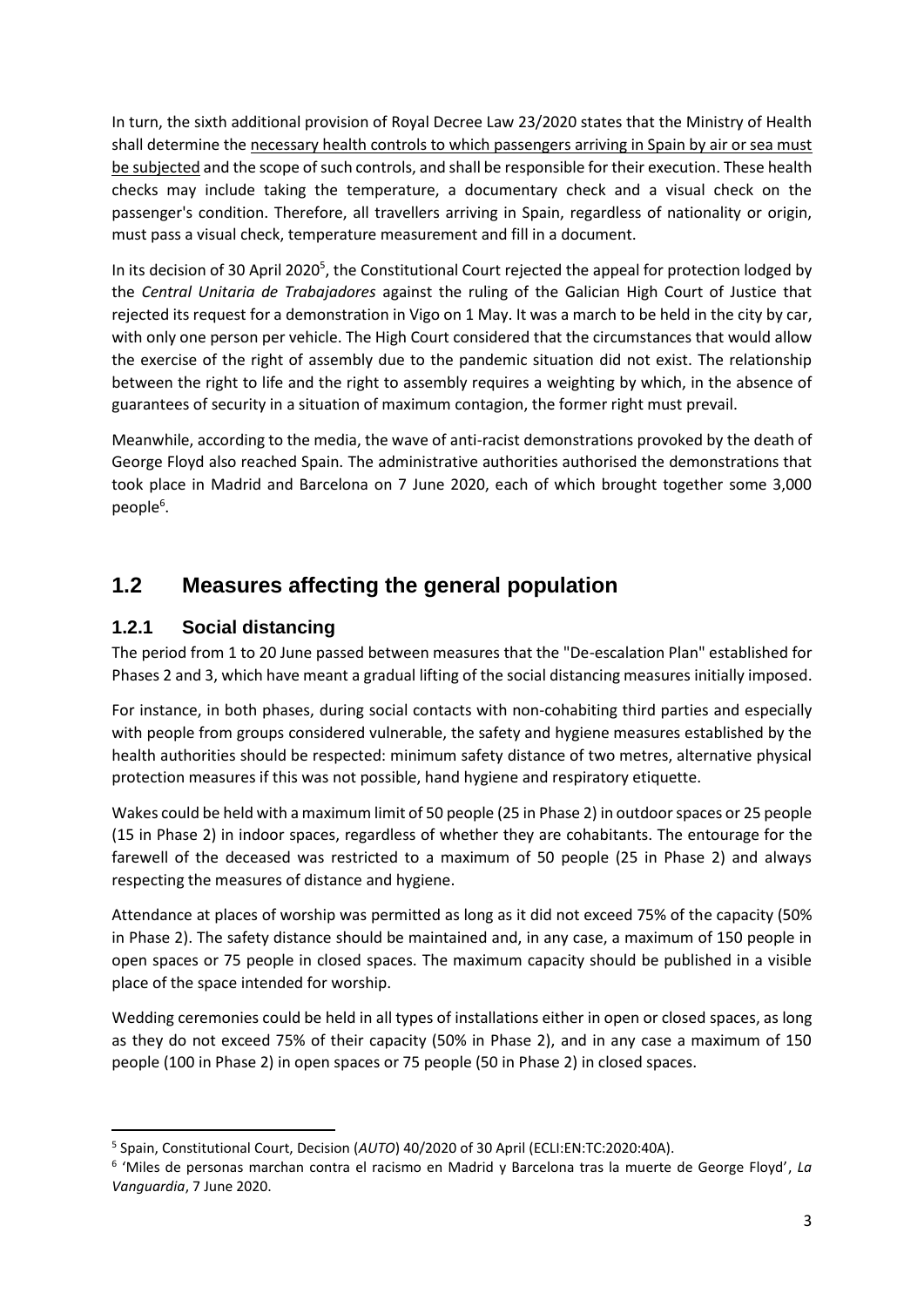Already in Phase 2, active tourism activities could be carried out and nature in groups of up to 20 people, these activities should be arranged preferably by appointment.

Congresses and meetings were also allowed, business meetings and conferences promoted by any public or private entity. To this end, congress halls, conference rooms, multipurpose rooms and other similar establishments and facilities should be opened<sup>7</sup>.

The penalty regime established for the state of alarm has remained unchanged until the end. According to Radio Televisión Española (RTVE)<sup>8</sup>, the state of alarm over the coronavirus pandemic came to an end with more than 9,000 people arrested and almost 1.2 million punished. During these months of state of alarm, breaking confinement either by making unauthorized displacements, organizing or participating in activities of groups that involved risk of contagion, was punished with arrests or fines. The search carried out on the official website of the Ministry of the Interior has not yielded any data that could ratify or deny this information.

#### **1.2.2 Education**

**.** 

On 30 and 31 May, the media reported extensively on the Ministry of Education's intention to reopen classes in June for their "therapeutic and emotional value"<sup>9</sup> . However, with the exception of isolated cases indicated in the previous report, it has not been possible to confirm a general return to face-toface classes during the month of June.

In the meantime, concerted efforts have been made by the central and regional governments to ensure the opening in September and the functioning of the 2020/2021 school year. Such efforts are reflected in Order EFP/561/2020, of 20 June, publishing the agreements of the Sectoral Conference on Education for the beginning and development of the school year 2020-2021<sup>10</sup>.

Among the measures to be observed, the one already provided for in Article 9 of the aforementioned Royal Decree Law 21/2020 stands out, which states: "In any case, it shall be ensured that the necessary organisational measures are taken to avoid crowding and to guarantee that a safety distance of at least 1.5 metres is maintained. Where it is not possible to maintain such a safety distance, appropriate hygiene measures shall be observed to prevent the risk of contagion".

 $7$  All these measures are contained in Government of Spain, Ministry of Health (2020), Plan for the Transition to a New Normality: Guide to Phase 2 (*Plan para la Transición hacia la Nueva Normalidad: Guía de la Fase 2*), 23 May 2020, pp. 9-10, [https://www.lamoncloa.gob.es/covid-](about:blank)19/Documents/23052020 Plan Transicion Guia Fase2.pdf; and Government of Spain, Ministry of Health (2020), Plan for the Transition to a New Normality: Guide to Phase 3 (*Plan para la Transición hacia la Nueva Normalidad: Guía de la Fase 3*), 31 May 2020, pp. 8-9, [https://www.lamoncloa.gob.es/Documents/31052020PlanTransicionGuiaFase3.pdf.](about:blank)

<sup>8</sup> 'Más de 9.000 detenidos y 1,2 millones de sanciones durante el estado de alarma', *RTVE*, 20 June 2020. Available at: [https://www.rtve.es/noticias/20200620/detenidos-sanciones-estado-alarma](about:blank)[coronavirus/2019933.shtml.](about:blank) 

<sup>9</sup> 'La ministra de Educación defiende reabrir las clases en junio por su 'valor terapéutico y emocional'', *eldiario.es*, 30 May 2020.

<sup>10</sup> Spain, Order on Agreements for the start and development of the 2020-2021 school year (*Orden sobre los Acuerdos para el inicio y el desarrollo del curso 2020-2021*), 20 June 2020. Available at: [https://www.boe.es/diario\\_boe/txt.php?id=BOE-A-2020-6685](https://www.boe.es/diario_boe/txt.php?id=BOE-A-2020-6685)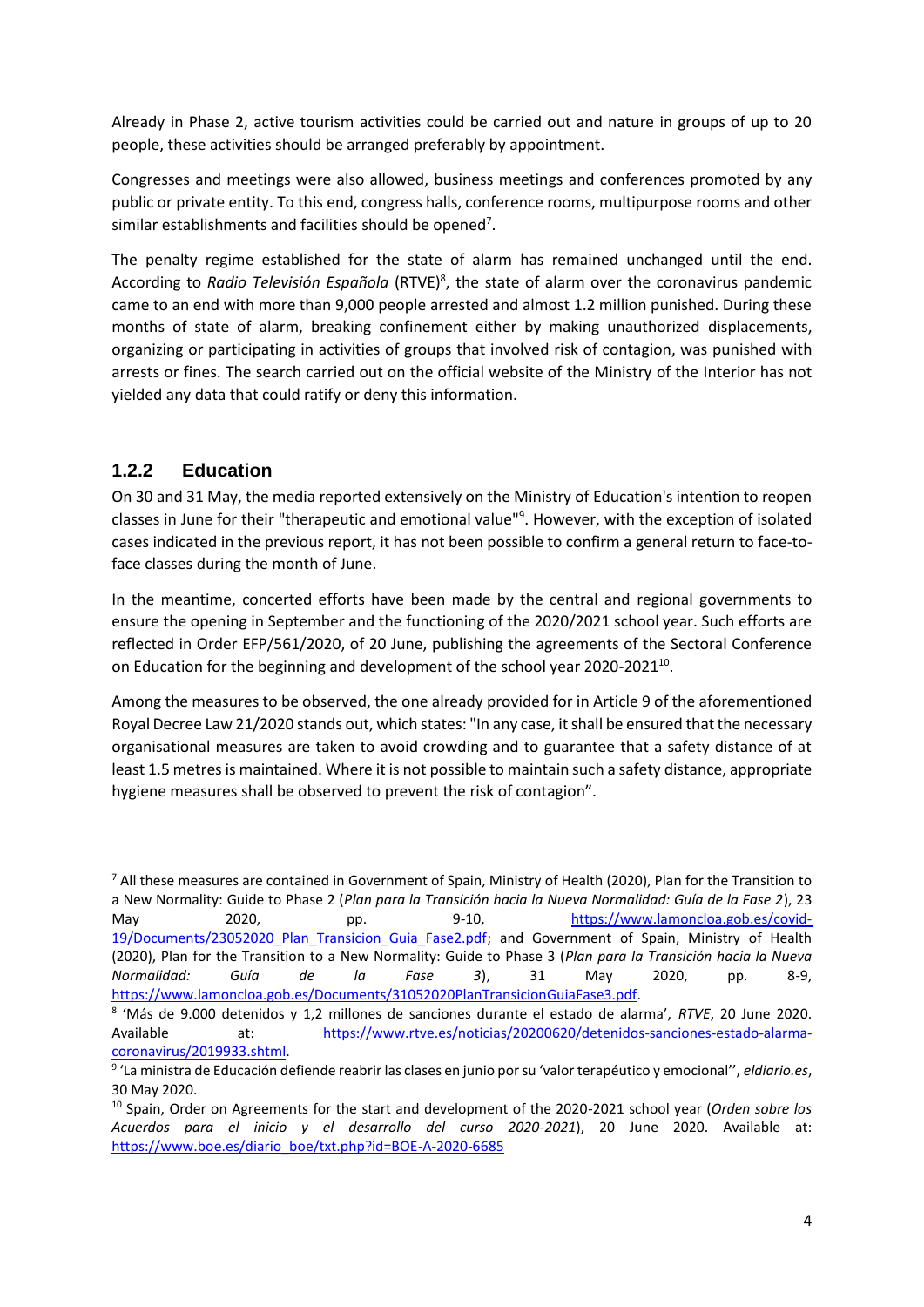According to a number of media<sup>11</sup>, the Minister of Education<sup>12</sup> announced on 16th June a specific 260 million euro programme for the distribution of 500,000 electronic devices to close the digital gap in the education system. The computers and tablets will have Internet access and will be delivered to public centres, which will own them and in turn lend them out to students who need them. The aim is to ensure that all students have guaranteed access to the network, thus overcoming the problems of disconnection that have become apparent during the period of school closure, when the only way of teaching has been at a distance.

Meanwhile, in his appearance before the Congress of Deputies (the Spanish Parliament) on 25 June 2020, the Ombudsman stated that "the greatest challenge facing education in Spain today is social inclusion", and called on the administrations to work to "prevent educational poverty among large sections of the population who have many economic difficulties". He warned that "now families affected by unemployment and poverty have enormous difficulties in coping with major educational expenses such as computers, tablets, transport, language teaching, etc. He gave as an example of this situation the case of a hundred children of Moroccan origin who have lived in Melilla for years in a situation of complete invisibility and, therefore, social exclusion and who "lack access to basic rights such as education". He indicated that the impossibility of registering in this city prevents these children from going to school, and regretted that, "despite all the efforts made by his institution, the truth is that the 2019-2020 school year has ended and only one minor has been enrolled in school". In his opinion, "a complex reality cannot be solved at the expense of the rights of the most vulnerable", so "the children of Melilla, like those of the rest of Spain, have to be at school"<sup>13</sup>.

#### **1.2.3 Work**

1

During the de-escalation period, especially in Phase 3, remote working continued to take precedence over face-to-face work. This is what is expressed in Article 3 on the promotion of non-presential means of work of Order 458/2020 of the Ministry of Health<sup>14</sup>, whose paragraph 1 reads as follows: "Whenever possible, the continuity of teleworking shall be promoted for those workers who can carry out their work activity at a distance". In turn, paragraph 2 of this same article states that "notwithstanding the above, companies may draw up protocols for returning to work in person, always in accordance with labour and occupational risk prevention regulations, which must include recommendations on the use of protective equipment appropriate to the level of risk, a description of the safety measures to be

<sup>&</sup>lt;sup>11</sup> Silió, E. and Zafra, I. (2020), 'Gobierno y comunidades comprarán medio millón de ordenadores y tabletas para los colegios', *El País*, 16 June 2020.

<sup>12</sup> Spain, State Secretariat for Communication (2020), 'Referencia del Consejo de Ministros'. Press release, 16 June 2020, 2020, available at:

[https://www.lamoncloa.gob.es/consejodeministros/referencias/documents/2020/refc20200616.pdf.](https://www.lamoncloa.gob.es/consejodeministros/referencias/documents/2020/refc20200616.pdf)

<sup>13</sup> Spanish Ombudisman (*Defensor del Pueblo*) (2020), Ombudsman speaks to Congress on housing, gender violence, nursing homes, education, climate change, demographic shock and COVID-19 (*El Defensor habla en el Congreso sobre vivienda, violencia de género, residencias de mayores, educación, cambio climático, shock demográfico y COVID-19*), Press release, 25 June 2020, [https://www.defensordelpueblo.es/noticias/intervencion-en-el-pleno/.](about:blank)

<sup>&</sup>lt;sup>14</sup> Spain, Order for the relaxation of certain national restrictions established following the declaration of the state of alert in application of phase 3 of the Plan for the transition to a new normality (*Orden para la flexibilización de determinadas restricciones de ámbito nacional establecidas tras la declaración del estado de alarma en aplicación de la fase 3 del Plan para la transición hacia una nueva normalidad*), 30 May 2020. Available at: [https://www.boe.es/eli/es/o/2020/05/30/snd458.](about:blank)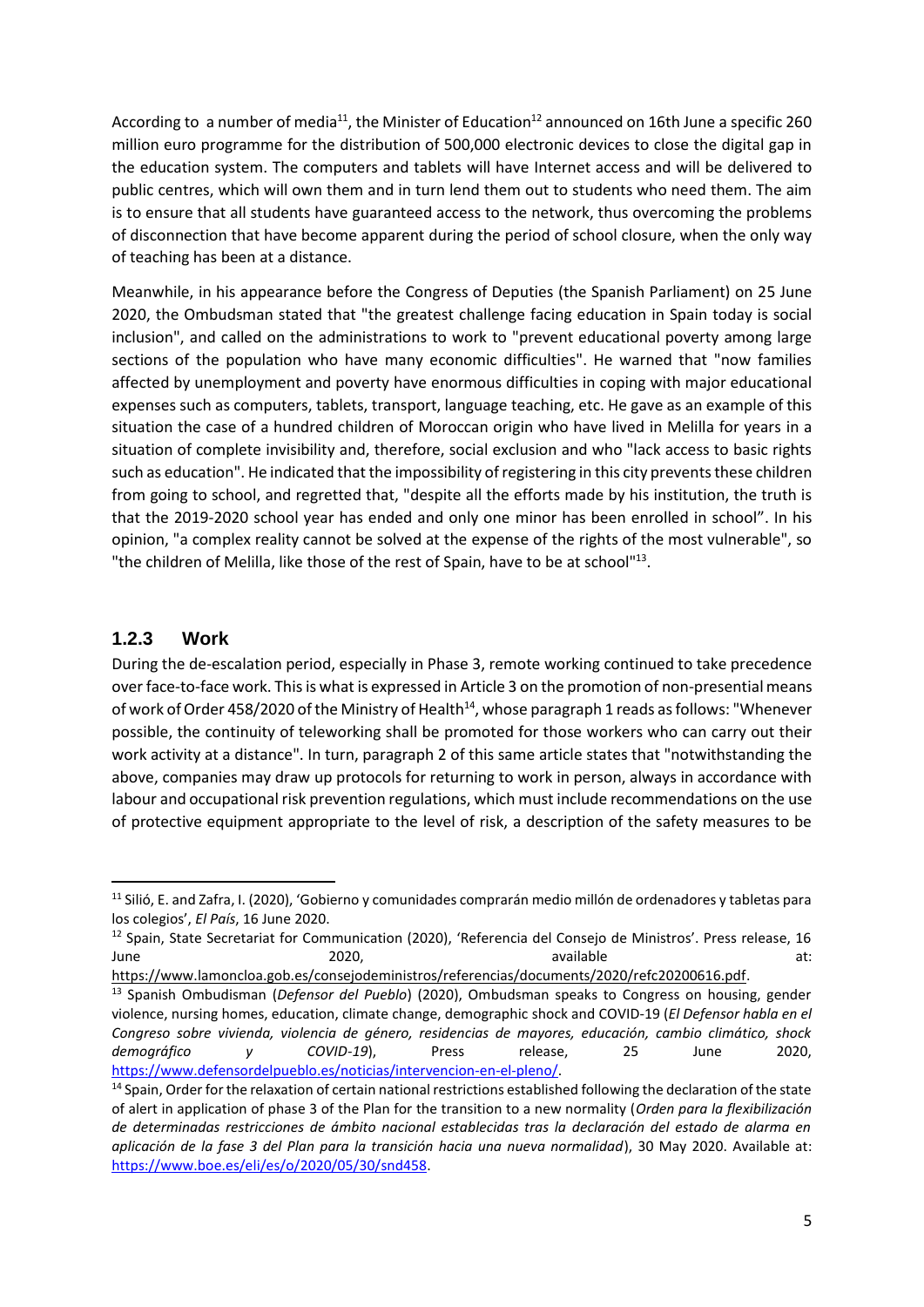applied, regulation of the return to work with staggered hours for staff, whenever possible, as well as reconciliation of work and family life".

Among the sectors of activity envisaged in the aforementioned Ministerial Order, the following stand out: health centres, services and establishments; educational centres; social services; commercial establishments; hotels and tourist accommodation; hotel and restaurant activities; cultural facilities, public shows and other entertainment activities; as well as facilities for sports activities and competitions.

According to the same Ministerial Order and the Guide to Phase 3 of the Plan for the transition to a new normality<sup>15</sup>, in each of the work centres, companies and sectors of activity, among other measures:

- The necessary steps should be taken to comply with hygiene and/or prevention measures for workers.

- Care should be taken to ensure that water-alcoholic gels or disinfectants with virucidal activity are available to all workers at the workplace for cleaning hands, or where this is not possible, water and soap. Where an interpersonal safety distance of approximately two metres cannot be guaranteed, it should be ensured that workers are provided with protective equipment appropriate to the level of risk.

- Fingerprint tagging should be replaced by another timekeeping system that ensures adequate hygiene measures to protect worker health and safety, or the tagging device should be disinfected before and after each use.

- Centres should make adjustments to their organisation timetable to avoid the risk of a massive overlap of people in spaces or workplaces during the bands hours of predictable maximum flow or concentration.

Most of these measures established for Phase 3 of de-escalation have been consolidated in Royal Decree Law 21/2020 of the "new normality". Among them, the mandatory use of the mask and the social distance of 1.5 meters stand out.

In addition to the aforementioned instruments, the guide *Good practices at workplaces<sup>16</sup>* and the *Procedure for Action for Occupational Risk Prevention Services in relation to Exposure to SARS-CoV-2*

**.** 

<sup>&</sup>lt;sup>15</sup> Government of Spain, Ministry of Health (2020), Plan for the Transition to a New Normality: Guide to Phase 3 (*Plan para la Transición hacia la Nueva Normalidad: Guía de la Fase 3*), 31 May 2020, pp. 5-7. Available at: [https://www.lamoncloa.gob.es/Documents/31052020PlanTransicionGuiaFase3.pdf.](about:blank)

<sup>&</sup>lt;sup>16</sup> Government of Spain, Ministry of Health (2020), Good practices at workplaces. Measures for the prevention of COVID-19 infections (*Buenas prácticas en los centros de trabajo. Medidas para la prevención de contagios del COVID-19*), updated on 11 April 2020, available at: [https://www.miteco.gob.es/es/ministerio/medidas](about:blank)[covid19/buenas-practicas-centros--trabajo/guiaparacentrosdetrabajo-covid-19\\_tcm30-508640.pdf.](about:blank)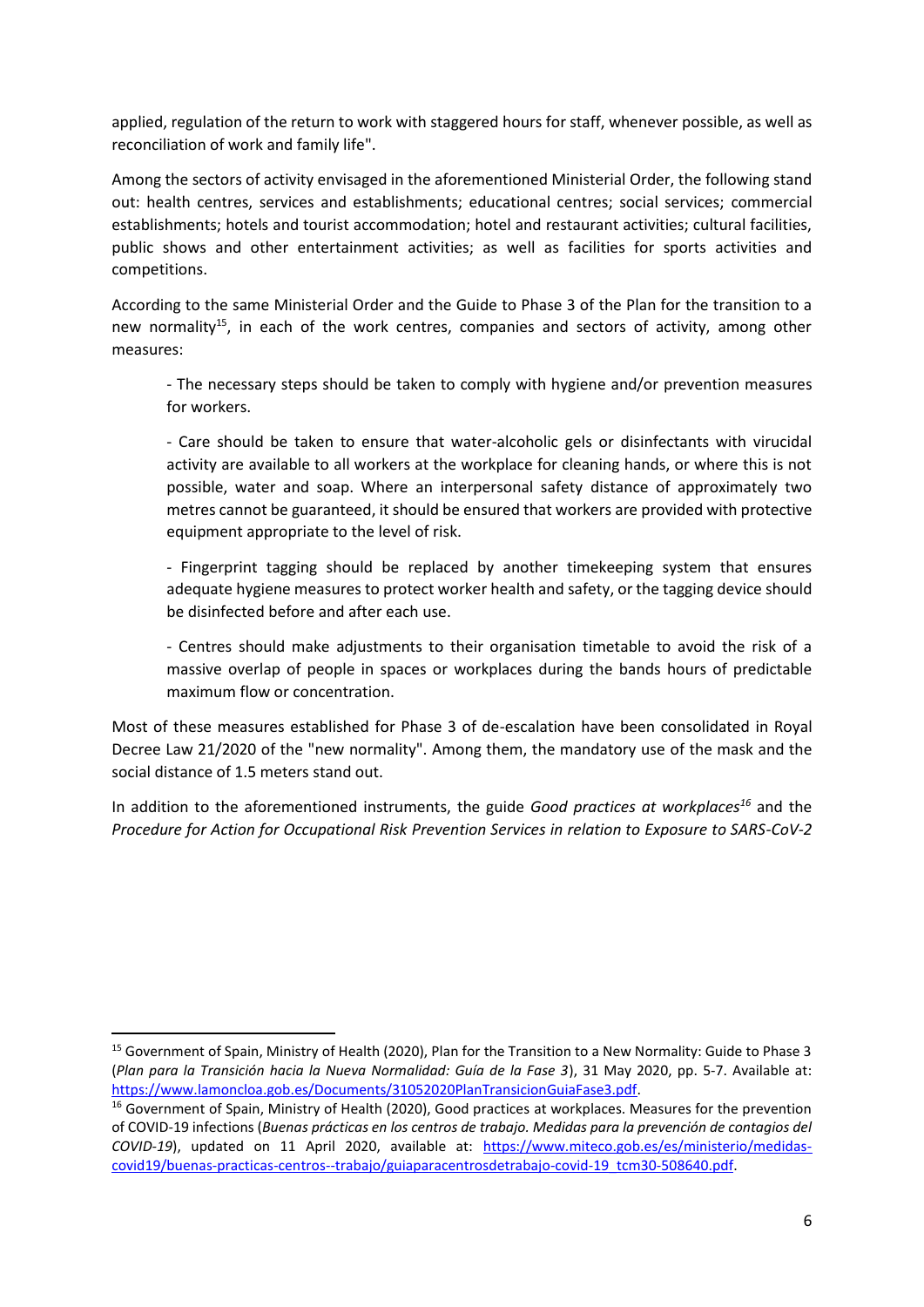are also relevant for the protection of workers. The latter, updated on 19 June 2020 $^{17}$ , incorporates the *Strategy for the Precautionary Detention, Virology and Control of COVID-19*<sup>18</sup> .

#### **1.2.4 Access to justice**

**.** 

In its preamble, Royal Decree-Law 16/2020<sup>19</sup> recognised that "the Administration of Justice has suffered a significant slowdown as a result of the COVID-19 crisis, and it is therefore necessary to adopt this Royal Decree-Law which, in addition to other more specific ones, aims to provide an agile solution to the accumulation of procedures suspended by the declaration of the state of alarm when the suspension is lifted". And that "measures must be adopted in anticipation of the increase in litigation that will arise as a result of the extraordinary measures that have been adopted and the very economic situation resulting from the health crisis".

As a result of the implementation of the de-escalation plan established for the Administration of Justice, on 1 June, the administrative deadlines resumed, without prejudice to those whose continuation had been agreed during the state of alarm (i.e. certain tendering procedures for public contracts and special appeals for contracts).

On the other hand, on 4 June, the procedural deadlines were resumed in general, without prejudice to the exceptions established by law (i.e. third section of the second additional provision of Royal Decree 463/2020<sup>20</sup>). Also without prejudice to the extension foreseen for the announcement, preparation, formalization and filing of appeals against sentences and resolutions that end the procedure notified during the suspension of the deadlines or within the twenty working days following 4 June. On this same date the limitation and prescription periods resumed.

The organizational rules and criteria established in *Order JUS/504/2020 activating Phase 3 of the Deescalation Plan for the Administration of Justice before COVID-19<sup>21</sup>*, have made it possible to achieve 100% of the work of the personnel of each destination center, as a result of combining morning and afternoon shift work with teleworking.

```
China/documentos/20200619Proteccion_Trabajadores_SARS-CoV-2.pdf.
```
<sup>17</sup> Spain, Procedure for Action for Occupational Risk Prevention Services in relation to Exposure to SARS-CoV-2 (*Procedimiento de de Actuación para los Servicios de Prevención de Riesgos Laborales frente a la exposición al SARS-CoV-2*), 19 June 2020. Available at: [https://www.mscbs.gob.es/profesionales/saludPublica/ccayes/alertasActual/nCov-](about:blank)

<sup>18</sup> Spain, Strategy for the Precautionary Detention, Virology and Control of COVID-19 (*Estrategia de detección precoz, vigilancia y control de COVID-19*), 16 June 2020. Available at: [https://www.mscbs.gob.es/profesionales/saludPublica/ccayes/alertasActual/nCov-](about:blank)

China/documentos/COVID19 Estrategia vigilancia y control e indicadores.pdf.

 $19$  Spain, Royal Decree-Law 16/2020 on procedural measures and organizational arrangements to address COVID-19 in the area of Administration of Justice (*Real Decreto-ley 16/2020 de medidas procesales y organizativas para hacer frente al COVID-19 en el ámbito de la Administración de Justicia*), 28 April 2020.

<sup>&</sup>lt;sup>20</sup> Spain, Royal Decree declaring the state of alarm for the management of the health crisis situation caused by COVID-19 (*Real Decreto por el que se declara el estado de alarma para la gestión de la situación de crisis sanitaria ocasionada por el COVID-19*), 14 March 2020. Available at: [https://www.boe.es/eli/es/rd/2020/03/14/463/con.](about:blank) <sup>21</sup> Spain, Order JUS/504/2020, activating Phase 3 of the De-escalation Plan for the Administration of Justice before COVID-19 (*Orden JUS/504/2020 por la que se activa la Fase 3 del Plan de Desescalada para la Administración de Justicia ante el COVID-19*), 5 June 2020. Available at:

[https://www.boe.es/eli/es/o/2020/06/05/jus504/con.](about:blank)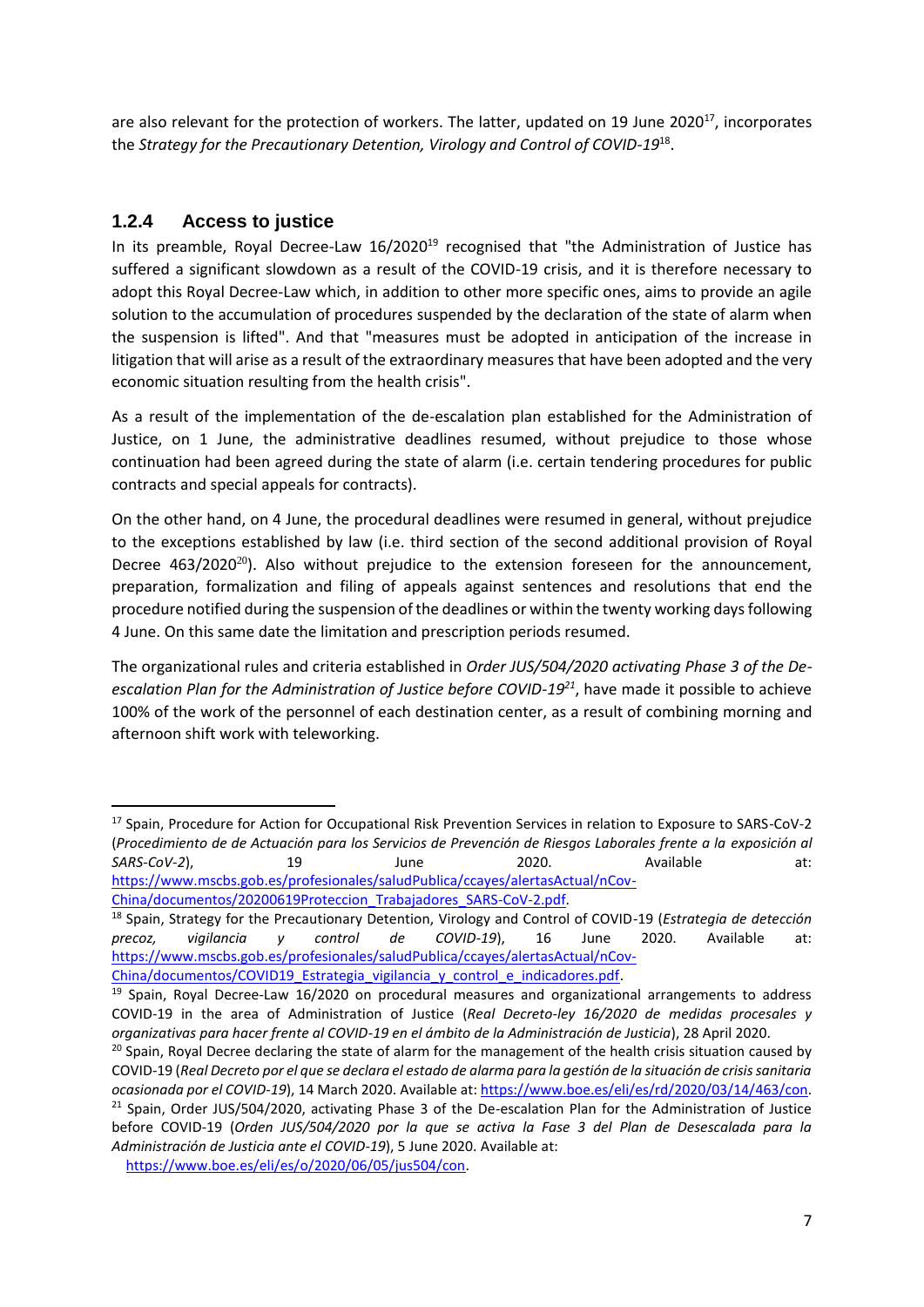Therefore, the holding of face-to-face proceedings has resumed. With regard to procedural acts via telematics, the provisions of Article 19 of the aforementioned Royal Decree 16/2020 apply, which establishes that *during the state of alarm and up to three months thereafter*, the acts of trial, appearances, declarations and hearings, and in general *all procedural acts, shall be carried out preferably via telematics*. This is provided that the necessary technical means are available and the procedural requirements of the procedure in question are guaranteed.

Meanwhile, the scale of both the "slowdown suffered" and the "increase in litigation" has led to a "shock plan" for the administration of justice being prepared by the Ministry of Justice, which could be approved by the Council of Ministers on 7 July 2020<sup>22</sup>. Among other measures, this plan provides for the creation of temporary courts (particularly in the social, commercial and contentiousadministrative areas) to hear cases related to the coronavirus and thus avoid the collapse of the administration of justice<sup>23</sup>.

#### **1.2.5 Freedom of movement**

**.** 

On 21st June Spain reopened its borders with the countries in the Schengen area with the exception of Portugal<sup>24</sup> which will be delayed until 1st July. From this date the 14 day quarantine obligation<sup>25</sup> was also lifted for travellers arriving in Spain. The reopening of borders, which from 1st July will be extended , in a staggered manner, to other countries outside the Schengen area<sup>26</sup>, is due to be accompanied by a plan to boost tourism designed by the government together with representatives of the sector and the autonomous communities. It was presented on 18 June and has a total economic endowment of 4,262 million euros<sup>27</sup>.

<sup>&</sup>lt;sup>22</sup> La Moncloa (2020), 'Justicia presenta sus planes de choque a comunidades autónomas, sindicatos y colectivos de jueces, fiscales y letrados', Press release, 26 June 2020. Available at: [https://www.lamoncloa.gob.es/serviciosdeprensa/notasprensa/justicia/Paginas/2020/260620-covid](about:blank)[ccaa.aspx.](about:blank)

<sup>&</sup>lt;sup>23</sup> Spain, Ministry of Justice (2020), 'Plan de Actuación tras COVID-19', Press release, 26 June 2020. Available at: [https://www.mjusticia.gob.es/cs/Satellite/Portal/es/ministerio/gabinete-comunicacion/noticias](about:blank)[ministerio/ministerio-justicia-presenta.](about:blank)

<sup>&</sup>lt;sup>24</sup> Spain, Order INT/550/2020, extending the controls at the internal borders with Portugal temporarily reestablished as a result of the health crisis caused by COVID-19. (*Orden INT/550/2020 por la que se prorrogan los controles en las fronteras interiores con Portugal temporalmente restablecidos con motivo de la situación de crisis sanitaria ocasionada por el COVID-19*), 21 June 2020. Available at: [https://www.boe.es/eli/es/o/2020/06/21/int550/con.](about:blank) 

 $25$  Set up by Order SND/403/2020 on the quarantine conditions to which persons from other countries must be submitted on arrival in Spain, during the health crisis caused by COVID-19 (*Orden SND/403/2020 sobre las condiciones de cuarentena a las que deben someterse las personas procedentes de otros países a su llegada a España, durante la situación de crisis sanitaria ocasionada por el COVID-19*), 11 may 2020. Available at: [https://www.boe.es/boe/dias/2020/05/12/pdfs/BOE-A-2020-4932.pdf.](about:blank)

 $26$  Spain, Order INT/551/2020 extending the criteria for the application of a temporary restriction on nonessential travel from third countries to the European Union and associated Schengen countries for reasons of public order and public health on the occasion of the health crisis caused by COVID-19 (*Orden INT/551/2020 por la que se prorrogan los criterios para la aplicación de una restricción temporal de viajes no imprescindibles desde terceros países a la Unión Europea y países asociados Schengen por razones de orden público y salud pública con motivo de la crisis sanitaria ocasionada por el COVID-19*), 21 June 2020. Available at: [https://www.boe.es/eli/es/o/2020/06/21/int551/con.](about:blank) 

<sup>27</sup> Government of Spain (2020), Plan to boost the tourism sector: towards safe and sustainable tourism (*Plan de impulso para el sector turístico: hacia un turismo seguro y sostenible*). Available at: [https://www.lamoncloa.gob.es/serviciosdeprensa/notasprensa/industria/Documents/2020/20062020\\_PlanTu](about:blank) [rismo.pdf.](about:blank)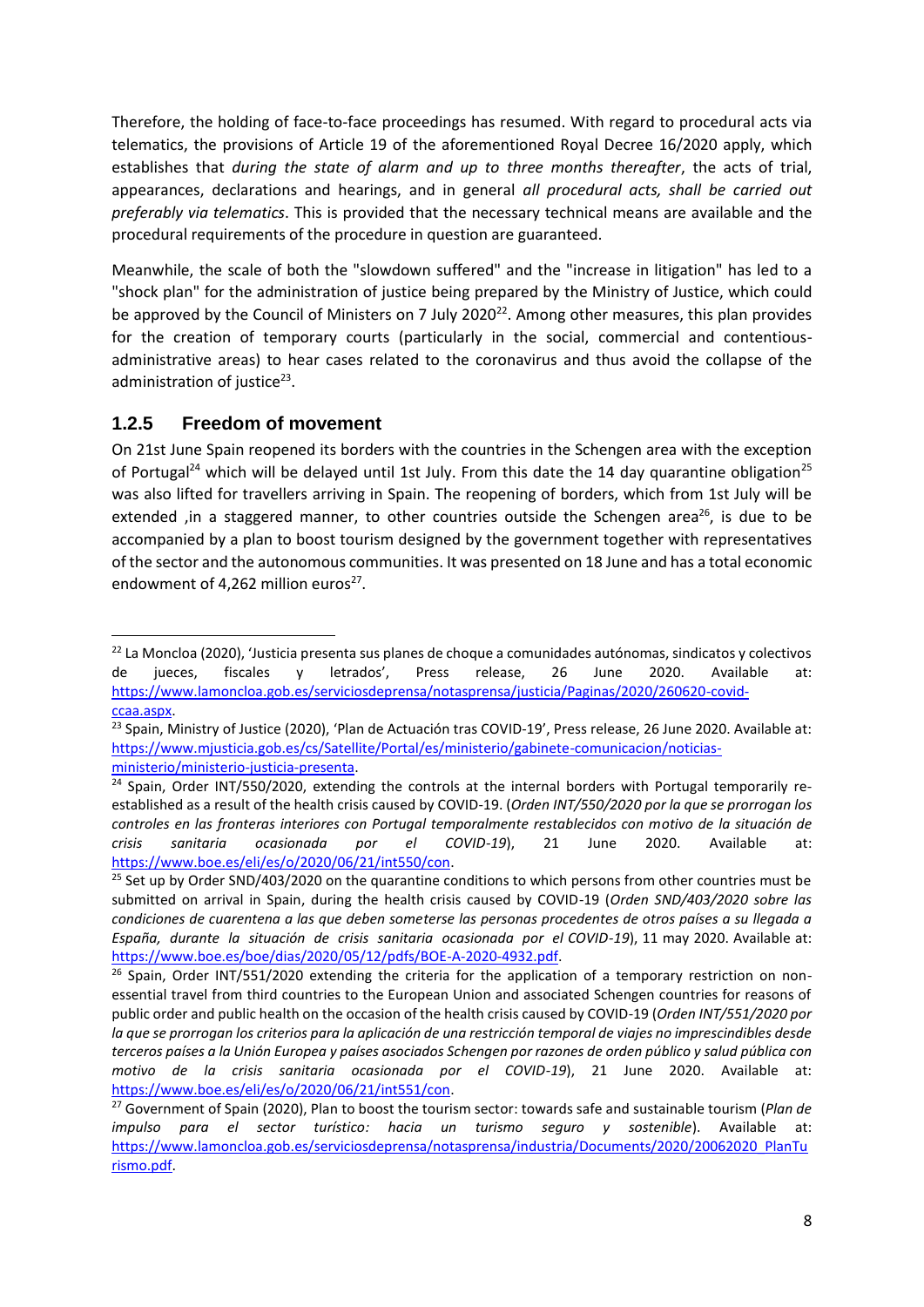According to the Minister of Health, in statements collected by the media<sup>28</sup>, tourists arriving in Spain will have to pass a triple check: temperature, documentary and visual inspection. The documentary control consists of identifying the address and the places where the tourist will stay as well as "some medical information that allows us to have the certainty that they do not have symptoms and, therefore, do not suffer from Covid-19". In addition, it is essential that airlines provide international passengers with a public health form during the flight, to be filled in upon arrival and handed to the health authorities<sup>29</sup>.

According to CEAR (Spanish Refugee Aid Commission), one of the first effects of the state of alarm in Spain, in relation to international protection, has been the 'de facto' suspension of the possibilities of applying for asylum. The closure of borders has meant a notable reduction in entry flows, although these have not ceased to exist at any time<sup>30</sup>.

Focusing on the latter aspect, data compiled by the Ministry of the Interior<sup>31</sup> reveal that the closure of borders has led to a significant drop in the number of applications for international protection. The vast majority of asylum seekers are Venezuelans, Colombians and Central Americans who arrive in Spain by plane, a journey now very difficult to achieve.

In an attempt to explain the figures made public by the Ministry of the Interior, ACCEM (*Asociación*  Comisión Católica Española de Migraciones)<sup>32</sup> indicates that, in 2020, between 1 January and 31 May, a total of 37,366 people have requested international protection in Spain. This is almost 20% less than in 2019, when 46,596 applications were submitted in the first five months of the year. The essential factor in this decrease has been the outbreak of the Covid-19 pandemic in Spain, which has led to the establishment of the state of alarm and the temporary paralysis of the state asylum system. In recent weeks and months, the possibility of applying for international protection in Spain has been interrupted. Thus, from this total, up to 29,117 applications, representing 78% of the total, were submitted in the months of January and February.

#### **1.3 Impact of measures on particular groups**

1

During the month of June, the media brought to light abundant information on the " human drama " of the elderly people in nursing homes and geriatric centres throughout the country. With more than

<sup>28</sup> 'Triple control en el aeropuerto a los turistas que lleguen a España', *La Vanguardia*, 20 June 2020

<sup>&</sup>lt;sup>29</sup> This is in accordance with the Resolution of the General Directorate of Public Health, Quality and Innovation, concerning the completion of a health form by travellers arriving in Spain (*Resolución de la Dirección General de Salud Pública, Calidad e Innovación, relativa a la cumplimentación de un formulario de salud por los viajeros que lleguen a España*), 19 June 2020. Available at: [https://www.mscbs.gob.es/profesionales/saludPublica/sanidadExterior/CHS/Pdf/RESOLUCION\\_DGSP\\_Formula](about:blank) [rio\\_de\\_salud.pdf.](about:blank)

<sup>30</sup> CEAR (2020), *Informe "Situación de las personas en necesidad de protección internacional ante la COVID-19*. Available at: [https://www.cear.es/wp-content/uploads/2020/06/Informe-COVID\\_web.pdf.](about:blank)

<sup>&</sup>lt;sup>31</sup> Spain, Mystery of the Interior (2020), Monthly advance of international protection data accumulated at 31 May 2020 (*Avance mensual de datos de protección internacional acumulados a 31 de mayo de 2020*). Available at: [http://www.interior.gob.es/web/servicios-al-ciudadano/oficina-de-asilo-y-refugio/datos-e-informacion](about:blank)[estadistica.](about:blank)

<sup>32</sup> ACCEM (2020), 'Últimos datos de protección internacional en España en 2020 (Enero-Mayo)', 16 June 2020, [https://www.accem.es/tag/proteccion-internacional/.](https://www.accem.es/tag/proteccion-internacional/)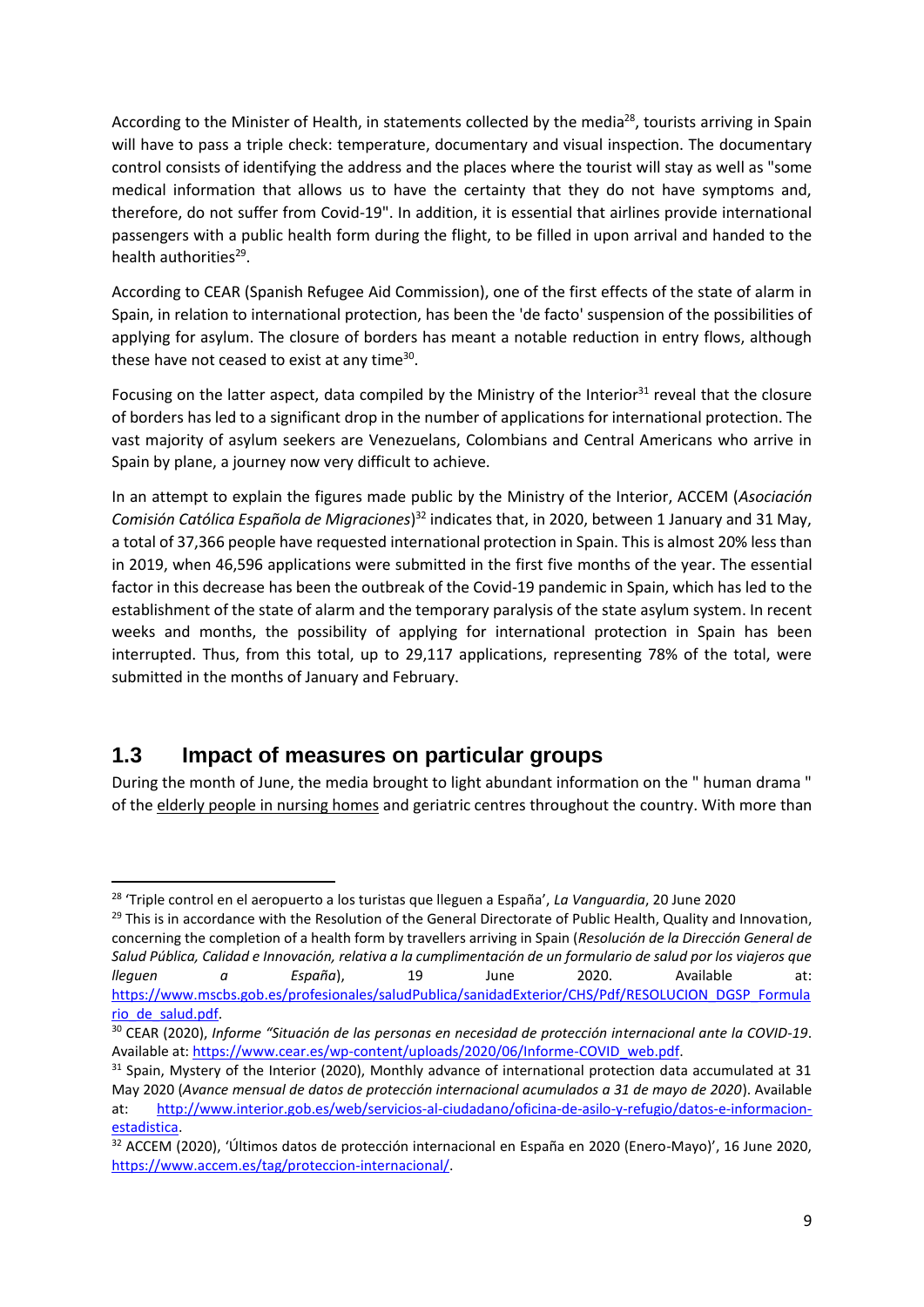7,690 deaths from March to May - which is 18.1% of the total<sup>33</sup>, Madrid is the true epicentre of this untold tragedy.

Criminal investigations by the Public Prosecutor's Office into discrimination practices and irregularities suffered by elderly people in nursing homes are announced, as well as numerous complaints and lawsuits by their relatives against nursing home management and political-administrative authorities<sup>34</sup>. The press reports that about 300 families of the deceased have already joined several collective complaints against the regional government and the residences $35$ .

According to some media<sup>36</sup>, the regional government of Catalonia has recently withdrawn the management of two residences in Barcelona from the company Eulen due to "irregularities" in the care of the elderly. As a result, the company is exposed to economic fines and to being suspended from providing services for a period of four years.

It appears that the issue of nursing homes will continue at the top of the political agenda in the face of fears of further outbreaks of the coronavirus.

The sector of people with disabilities, represented by the CERMI Women's Foundation (FCM), has denounced the added difficulties that girls and young women with disabilities have suffered in accessing education during the COVID-19 pandemic, as a result of the lack of support and deficiencies in terms of accessibility to telematic teaching platforms<sup>37</sup>.

In 2019, it was estimated that there were some 40,000 people in a situation of homelessness in Spain, of which around 16% were women, an "invisible" group that has increased in recent years<sup>38</sup>. As reflected in previous reports, this group is among the most vulnerable and hardest hit by the multifaceted impacts of the coronavirus. This report has not been able to identify specific measures, more or less structural, to care for these people. Nor has it been possible to identify what the real positive impact of "minimum living income"<sup>39</sup> might be on these people.

**.** 

<sup>33</sup> Galaup, L. and Caballero, F. (2020), 'Cronología del desastre en las residencias de Madrid: 7.600 fallecidos, crisis en el Gobierno e investigación judicial', *eldiario.es*, 19 June 2020.

<sup>34</sup> Pampín, M. (2020), 'El relato de dos familias contra DomusVi: abandono de ancianos, desinformación y 'un riesgo de muerte multiplicado por 24', *eldiario.es*, 13 June 2020; 'Madrid suma el mayor número de investigaciones de la Fiscalía en residencias con 61 de las 143 abiertas', *eldiario.es*, 6 May 2020.

<sup>35</sup> Peinado, F. and Mateo, J. J. (2020), 'Los mayores con seguro privado sí fueron trasladados de residencias a hospitales en Madrid', *El País*, 11 June 2020.

<sup>&</sup>lt;sup>36</sup> 'La Generalitat retira a Eulen la gestión de dos residencias de Barcelona por 'irregularidades' en la atención a ancianos', *eldiario.es*, 28 June 2020; Rodríguez, P. (2020), 'Eulen, un imperio de las externalizaciones en guerra familiar y señalado ahora por irregularidades en dos residencias', *eldiario.es*, 29 June 2020.

<sup>&</sup>lt;sup>37</sup> CERMI (2020), Girls and young women with disabilities denounce "lack of support and accessibility" in access to telematic education during the pandemic (*Niñas y jóvenes con discapacidad denuncian "falta de apoyos y de accesibilidad" en el acceso a la educación telemática durante la pandemia*), 17 June 2020. Available at: [https://www.cermi.es/es/actualidad/noticias/ni%C3%B1as-y-j%C3%B3venes-con-discapacidad-denuncian-](about:blank) [%E2%80%9Cfalta-de-apoyos-y-de-accesibilidad%E2%80%9D.](about:blank)

<sup>38</sup> 'Unas 40.000 personas viven sin hogar en España, de las cuales un 16% son mujeres', *infoLibre*, 24 October 2019.

<sup>39</sup> Spain, Royal Decree-Law 20/2020 on the minimum living income (*Real Decreto-ley 20/2020 del ingreso mínimo vital*), 29 May 2020.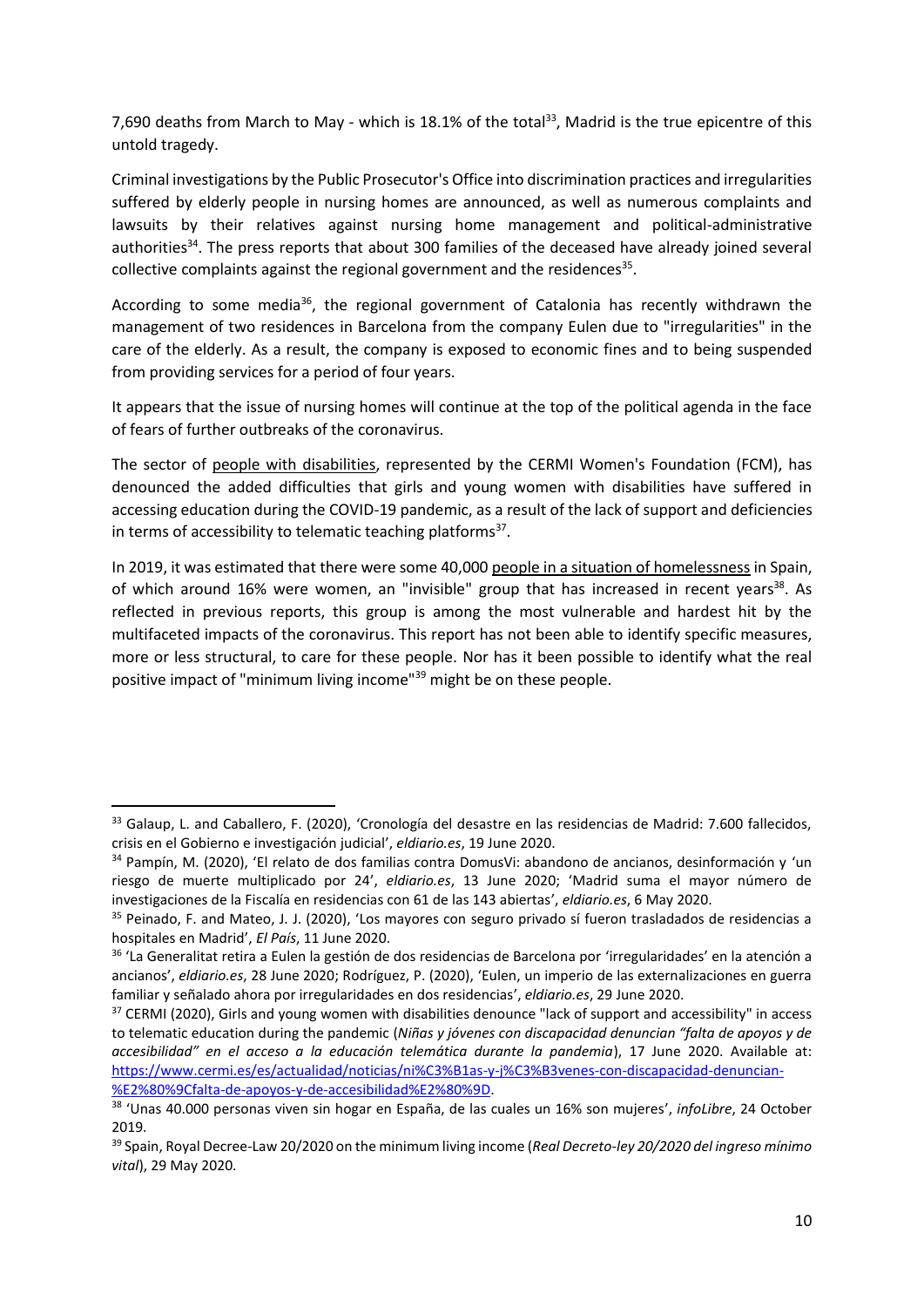# **2 Selected issues emerging during the COVID-19 crisis**

## **2.1 Xenophobic speech, acts of harassment and violent attacks**

The report 'Racism and Xenophobia during the state of alarm in Spain<sup>140</sup>, prepared by the Team for the Implementation of the Decade of African Descent in Spain in collaboration with Rights International Spain (RIS), and made public on 12 June 2020, denounces more than "70 racist incidents and discriminatory institutional practices" during the state of alarm. In its conclusions this report states: "Despite the fact that several independent mechanisms of the United Nations have issued numerous recommendations to the Government of Spain regarding police violence, racial ethnic profiling, institutional and structural racism, labour exploitation of people of African descent and other racial ethnic groups, these have not only not been addressed with real effectiveness as shown by data and reality, but have increased during the global pandemic caused by the COVID-19" (p.28).

Among its recommendations (p.31), the report calls on political leaders to "react quickly and effectively to hate messages and racist narratives arising from the COVID-19 health crisis"; to prohibit by law the use of racial-ethnic profiling when identifying individuals; and to conduct "prompt, thorough and effective" investigations into reports of alleged police abuse. The report also recommends that, in the case of temporary workers and those in an irregular administrative situation who live in conditions of social exclusion, "public administrations should regularize their work situation by guaranteeing their full rights, their access to decent sanitation and housing conditions, immediately and definitively".

In turn, the Assistance and Guidance Service for Victims of Racial or Ethnic Discrimination, attached to the Council for the Elimination of Racial or Ethnic Discrimination, indicated in its recent report<sup>41</sup> that, overall, as of 8 May 2020, this service had identified 53 cases of racial or ethnic discrimination. In its view, this is a fairly significant number, given that the confinement decreed by the State of Alarm has reduced the spaces for social coexistence and, therefore, the areas in which discrimination can occur. And that this number may be considerably higher, if one takes into account the under-reporting that accompanies the current situation of very serious social and economic crisis, which affects people belonging to ethnic or racial minority groups in a more accentuated way.

This report identifies five main areas of concern, which mainly affect people of foreign origin, many of whom are undocumented and homeless, as well as people from the Roma community. These are: (i) Bad practices by some police forces: as their powers have been increased by the State Decree on the Alarm, without the establishment of control mechanisms, the circumstances in which a discriminatory bias may occur have increased. (ii) Under-reporting, due to fear of reprisals in a context of dependence on social assistance, as well as to the urgent need, which means that the priority is not the exercise of rights, or to the possible irregular administrative situation of some victims. iii) Stigmatisation and accusations linking certain minorities to the spread of the virus (harassment, racist insults, denial of services), bullying and rumours in the media and social networks against migrants and Roma (which

 $\overline{a}$ 

<sup>40</sup> Equipo de Implementación del Decenio Afrodescendiente en España and Rights International Spain (RIS) (2020), *COVID-19 Health Crisis - Racism and Xenophobia during the state of alarm in Spain*, 12 June 2020. Available at: the contract of the contract of the contract of the contract of the contract of the contract of the contract of the contract of the contract of the contract of the contract of the contract of the contract of

[http://www.rightsinternationalspain.org/uploads/publicacion/d0b782ac0452e9052241b17a646df19ad4edf12](about:blank) [c.pdf.](about:blank)

<sup>41</sup> Spain, Consejo para la Eliminación de la Discriminación o Étnica (2020), *Informe del Servicio de Asistencia y Orientación a Víctimas de Discriminación Racial o Étnica. Casos atendidos relacionados con la crisis de la Covid-19 y el estado de alarma, June 2020*. Available at: [https://asistenciavictimasdiscriminacion.org/wp](https://asistenciavictimasdiscriminacion.org/wp-content/uploads/2020/06/Informe-Servicio-de-Asistencia-COVID-19..pdf)[content/uploads/2020/06/Informe-Servicio-de-Asistencia-COVID-19..pdf.](https://asistenciavictimasdiscriminacion.org/wp-content/uploads/2020/06/Informe-Servicio-de-Asistencia-COVID-19..pdf)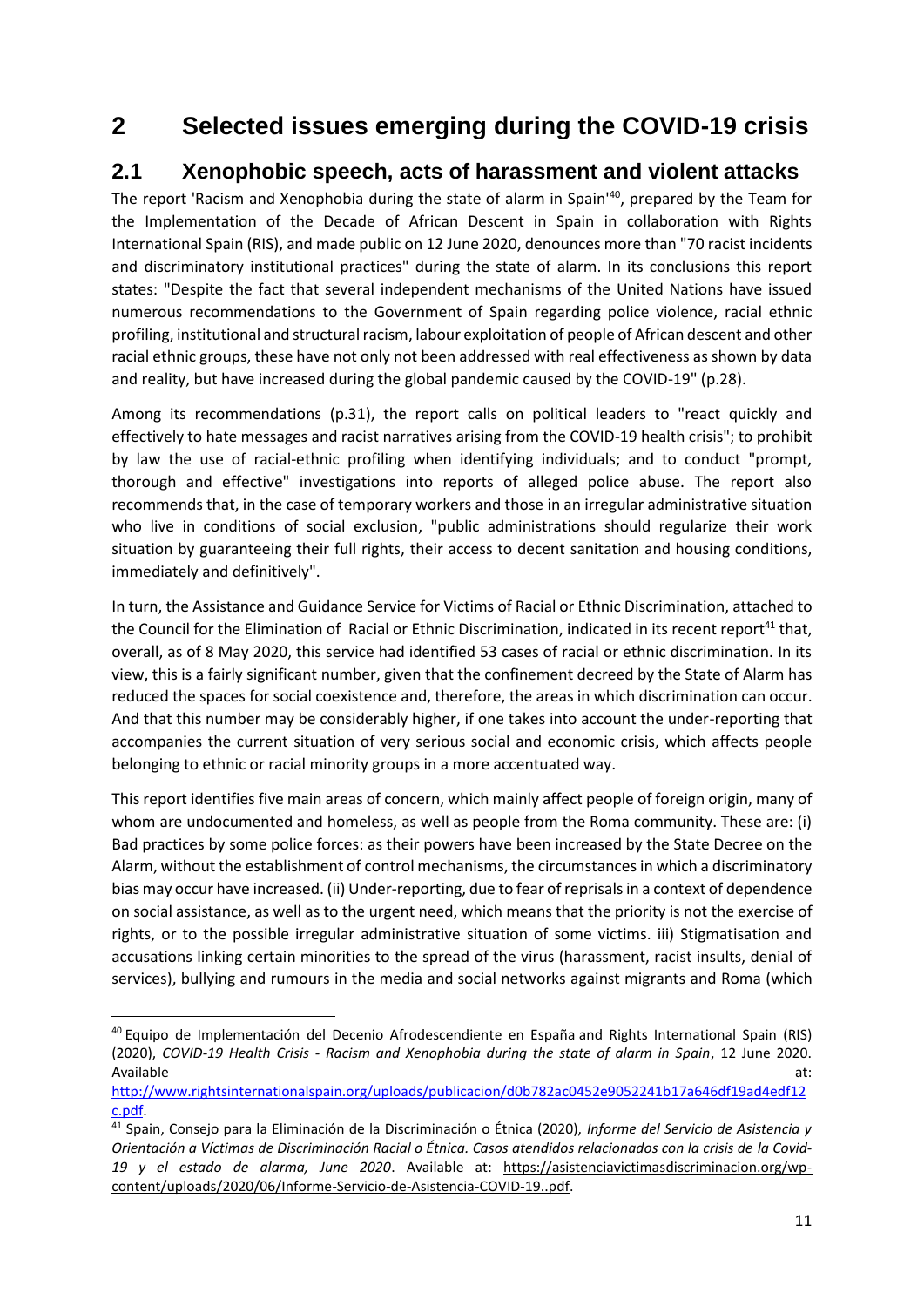in turn generate hate speech). iv) Serious barriers in access to basic services (water, electricity, etc.), which are fundamental in a health emergency of this kind, where there is evidence of a discriminatory bias based on racial or ethnic origin.

# **2.2 Infringement of privacy and/or data protection rights**

The Spanish Data Protection Agency (AEPD) considers that "before implementing technological solutions to deal with the COVID-19 it is essential that they are integrated into the framework of a strategy of realistic, effective, scientifically based, legitimate and proportional legal and organisational measures". Thus, in its report "The use of technologies in the fight against COVID19. A cost-benefit analysis"<sup>42</sup>, this Agency provides an analysis (of an educational nature) of some of the technologies in the fight against COVID-19, the benefits they promise to bring in the fight against the pandemic and the costs to the privacy of individuals that they may entail, in particular: Geolocation through information collected by telecommunications operators; Geolocation on social networks; Apps, websites and chatbots for self-testing or appointment; Apps for collecting information from infected people; Apss for monitoring contacts; digital passports for immunity; as well as infrared cameras.

Published on 7 May 2020, this report is part of the proactive effort that has characterized the action of the AEPD in the context of the current pandemic crisis. During the period under review, it has not been possible to identify any relevant developments in its content, either in aspects of data protection mentioned in previous reports.

# **2.3 Spread of disinformation online**

**.** 

Fake news, hoaxes and disinformation practices in the context of the coronavirus have not stopped proliferating. This has led many media and social platforms to refine and increase their verification capabilities. Among them maldita.es and the Radio Television of Spain (RTVE) stand out.

On its official website, the first claims to have verified 618 lies, false alerts and misinformation about COVID-19 since the beginning of the pandemic $43$ .

On June 29, RTVE<sup>44</sup> reported that the announcement that lemon and bicarbonate, mixed with hot tea, are a simple remedy to "kill" COVID 19 is being re-circulated, according to an alleged Israeli custom that has allowed Israel to relax in the face of the virus. Verifica RTVE's team claims to have received the following message on several occasions: "The recipe is simple. 1. Lemon. 2. Bicarbonate. Mix and drink as hot tea. Every afternoon, the action of the lemon with hotter baking soda immediately kills the virus. It eliminates it completely from the body. These two components alkalize the immune system, because when night falls the system becomes acidic and the defenses decrease. After checking this message, the team concluded that it is a hoax: "neither lemon nor bicarbonate

<sup>42</sup> AEPD, The use of technologies in the fight against covid19. A cost-benefit analysis (*El uso de las tecnologías en la lucha contra el covid19. Un análisis de costes y beneficios*), 7 May 2020. Available at: [https://www.aepd.es/sites/default/files/2020-05/analisis-tecnologias-COVID19.pdf.](about:blank) 

<sup>43</sup> 'El coronavirus y sus bulos: 618 mentiras, alertas falsas y desinformaciones sobre COVID-19', *maldita.es*, 30 June 2020, [https://maldita.es/malditobulo/2020/07/01/coronavirus-bulos-pandemia-prevenir-virus-covid-19/](about:blank) 44 'No, ni el limón ni el bicarbonato eliminan el COVID-19', *RTVE*, 29 June 2020, [https://www.rtve.es/noticias/coronavirus-covid-19/bulos-fake-news/.](about:blank)